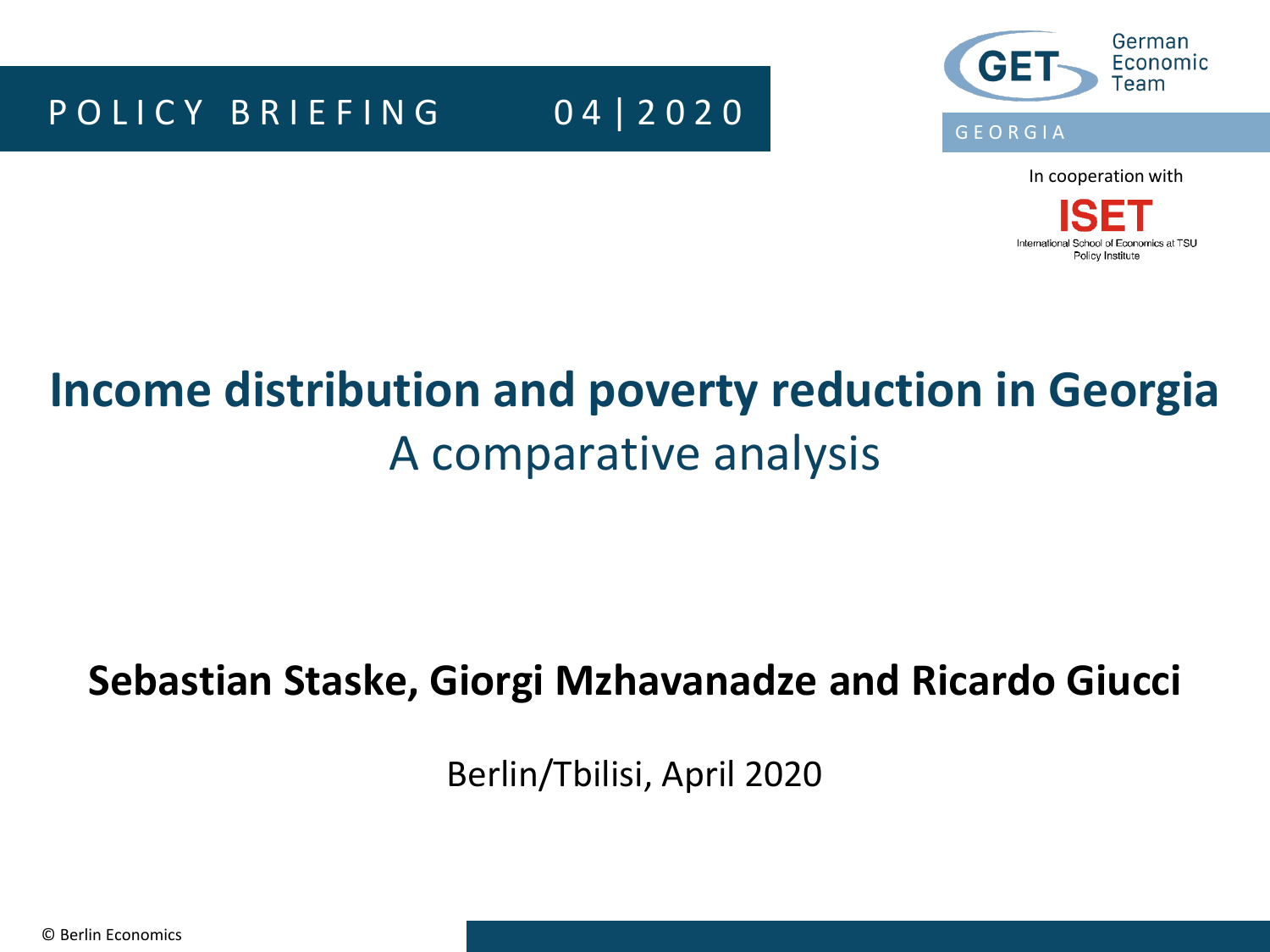### **Poverty reduction**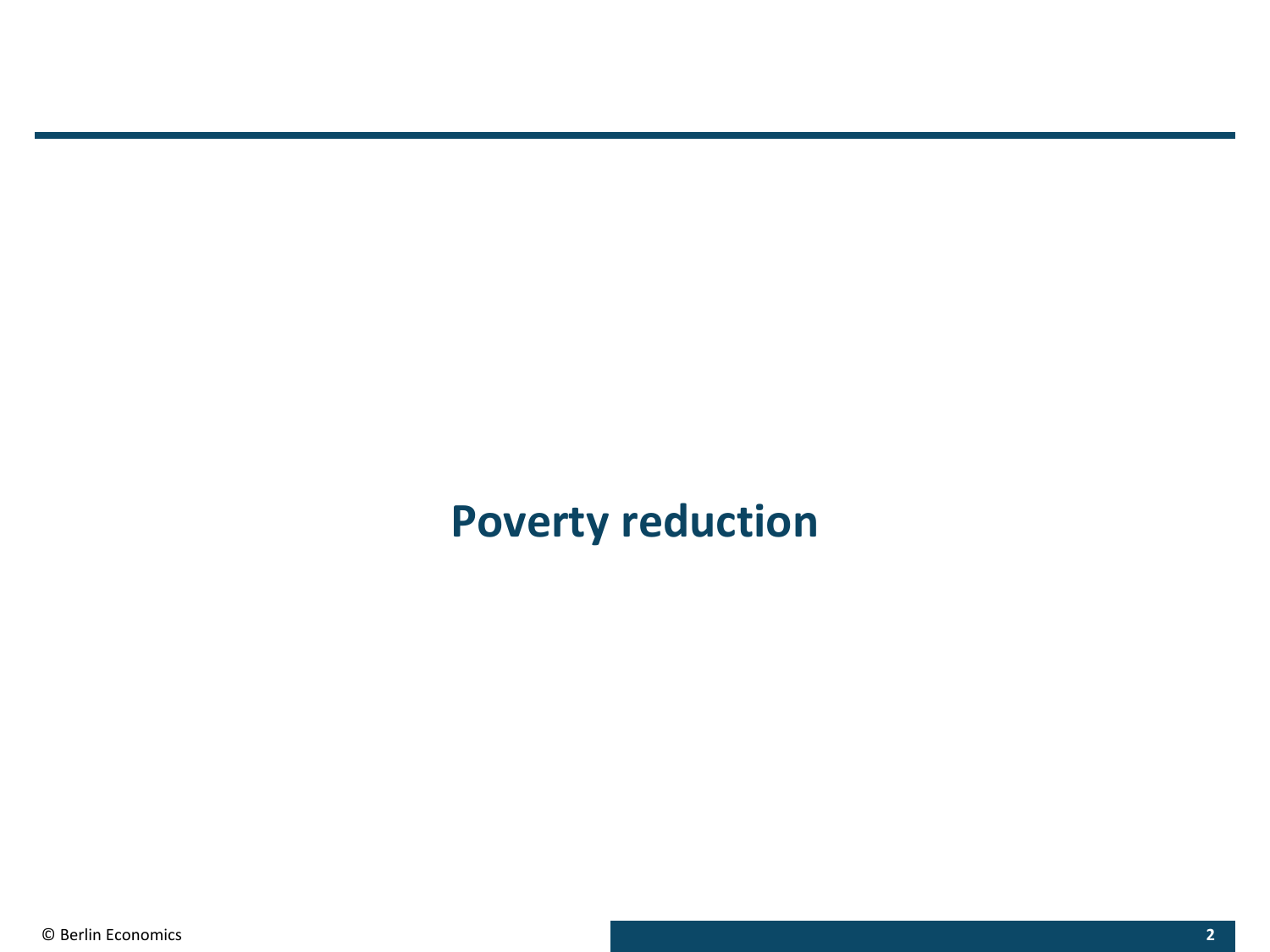# **Development of poverty rates in Georgia**

### **Poverty rate almost halved in 2010-2015; from 31% to 16%**

- However, no further reduction from 2016 to 2018
- Poverty reduction strongly related to an increase in average gross national income (GNI)\* per day
- Technical remark: World Bank uses three standardised poverty measures (USD 1.90, 3.20 and 5.50 per day), derived from national thresholds and based on income groups
- Our benchmark for GEO: lower middle income (LMI; USD 3.20)



Source: World Bank; poverty lines and GNI are in const. 2011 international dollars. No data for GNI for 2018.

\*Explanation: Gross national income (GNI) is a measure closely related to GDP: GNI = GDP + [money inflow from foreign countries] - [money outflow to foreign countries].

© Berlin Economics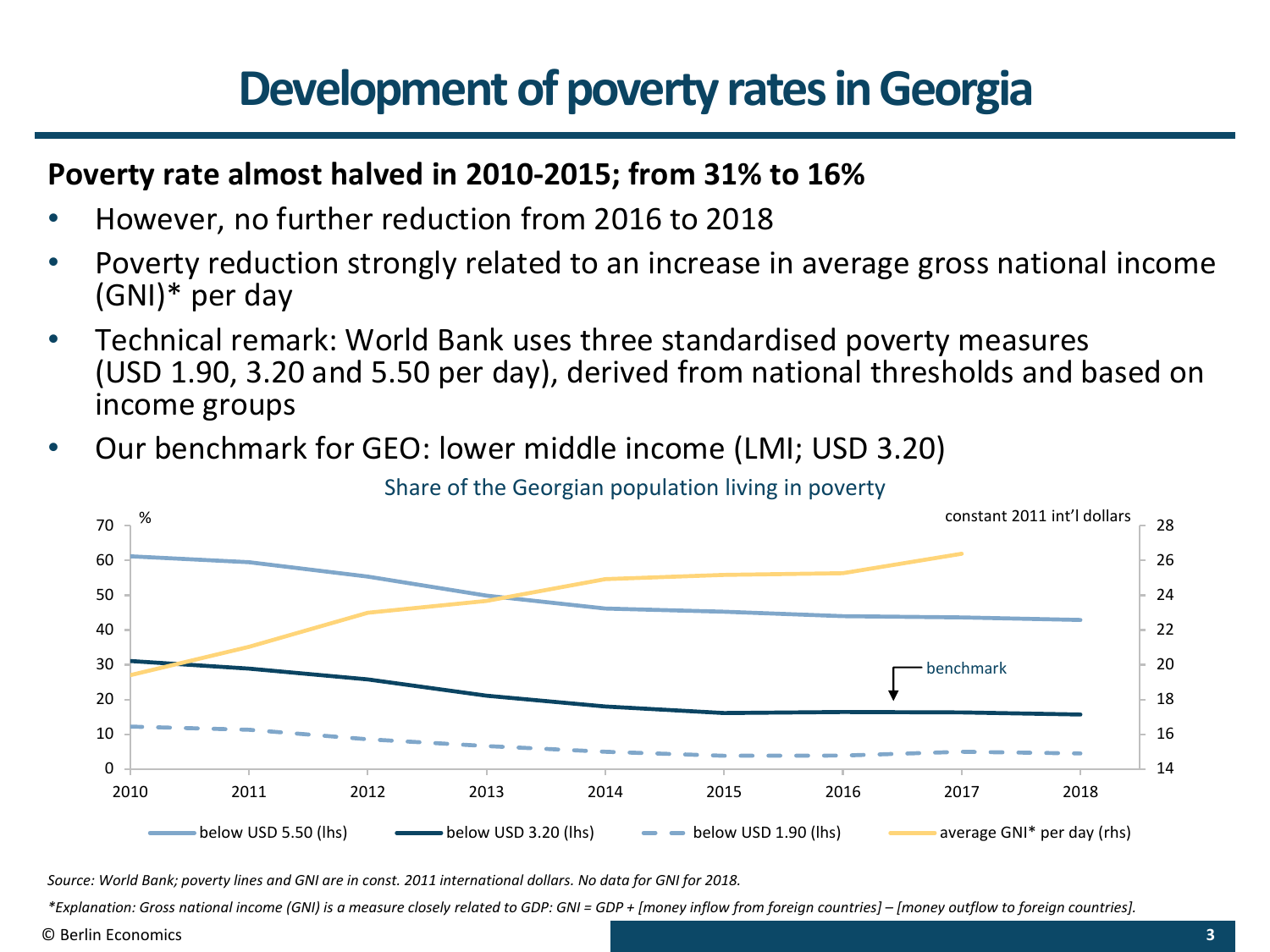### **International comparison of poverty rates**

- Peer group: sample of (emerging) European and Central Asian (ECA) countries
- Benchmark LMI: only Tajikistan and Kyrgyzstan with higher rates
- However, most peer group countries have higher average incomes
- Absolute poverty (USD 1.90) in range of Romania and Serbia
- ➢ **Poverty in GEO remains high compared to peer group**

Share of population living in poverty: international comparison (2017)



Source: World Bank; Poverty lines and GNI per capita are in constant 2011 international dollars, \*) value for GNI per capita from 2013, value for poverty measures from 2015

© Berlin Economics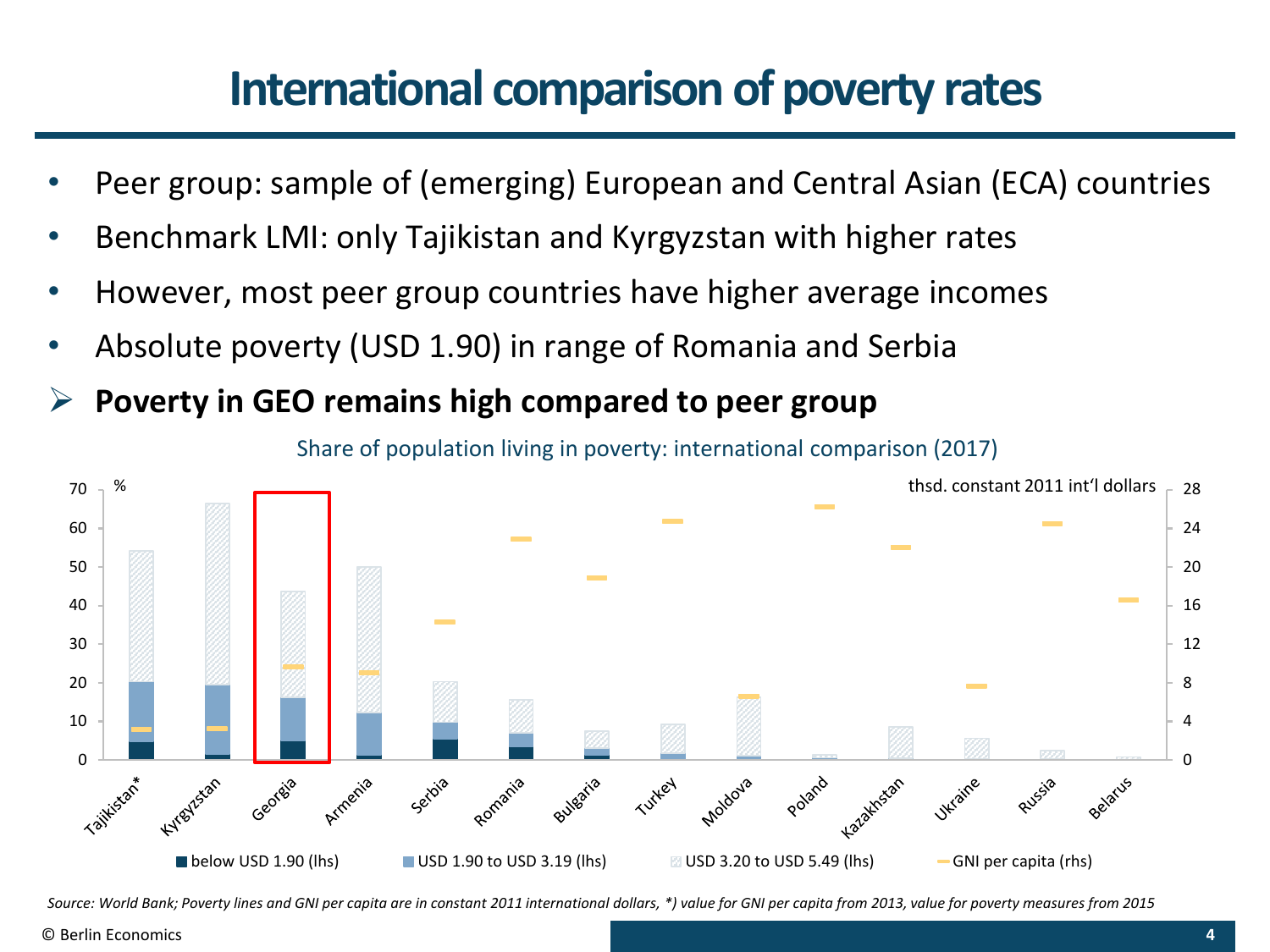# **Durable goods**



*Source: Integrated Household Survey (Geostat), GET calculations*

*\*Durables are e.g. kitchen goods (refrigerator, stove), cleaning appliances (washing machines, vacuum cleaners), consumer electronics (PC, mobile phones) and cars.*

- Number of durables per household can be a proxy for living standard and for poverty reduction
- Coverage of kitchen goods and consumer electronics has strongly increased
- Since 2015: possible saturation
- In 2018, average of nine durable goods per household
- ➢ **Average number of durables has strongly increased**
- ➢ **Results corroborate data on poverty reduction**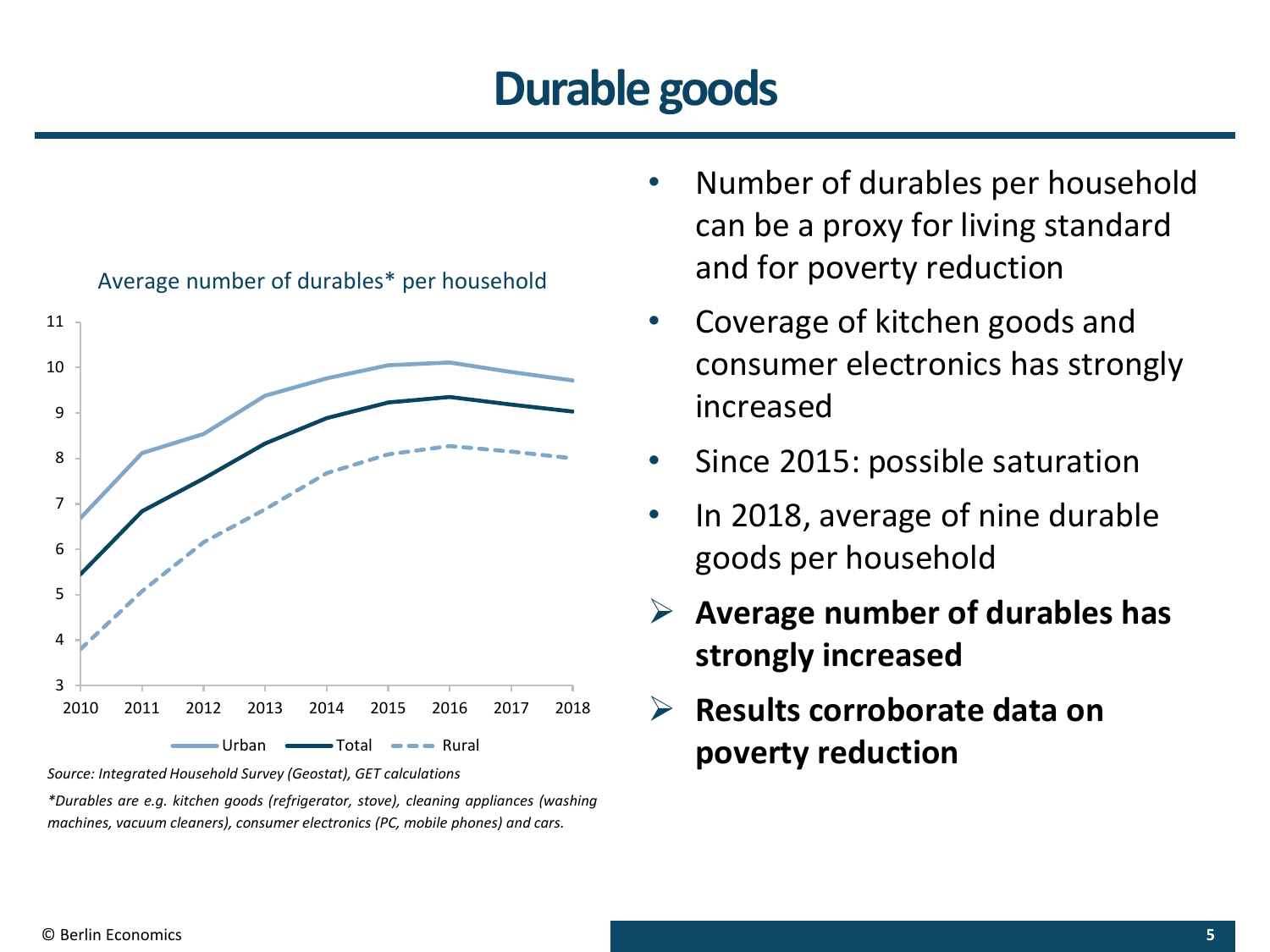### **Income distribution**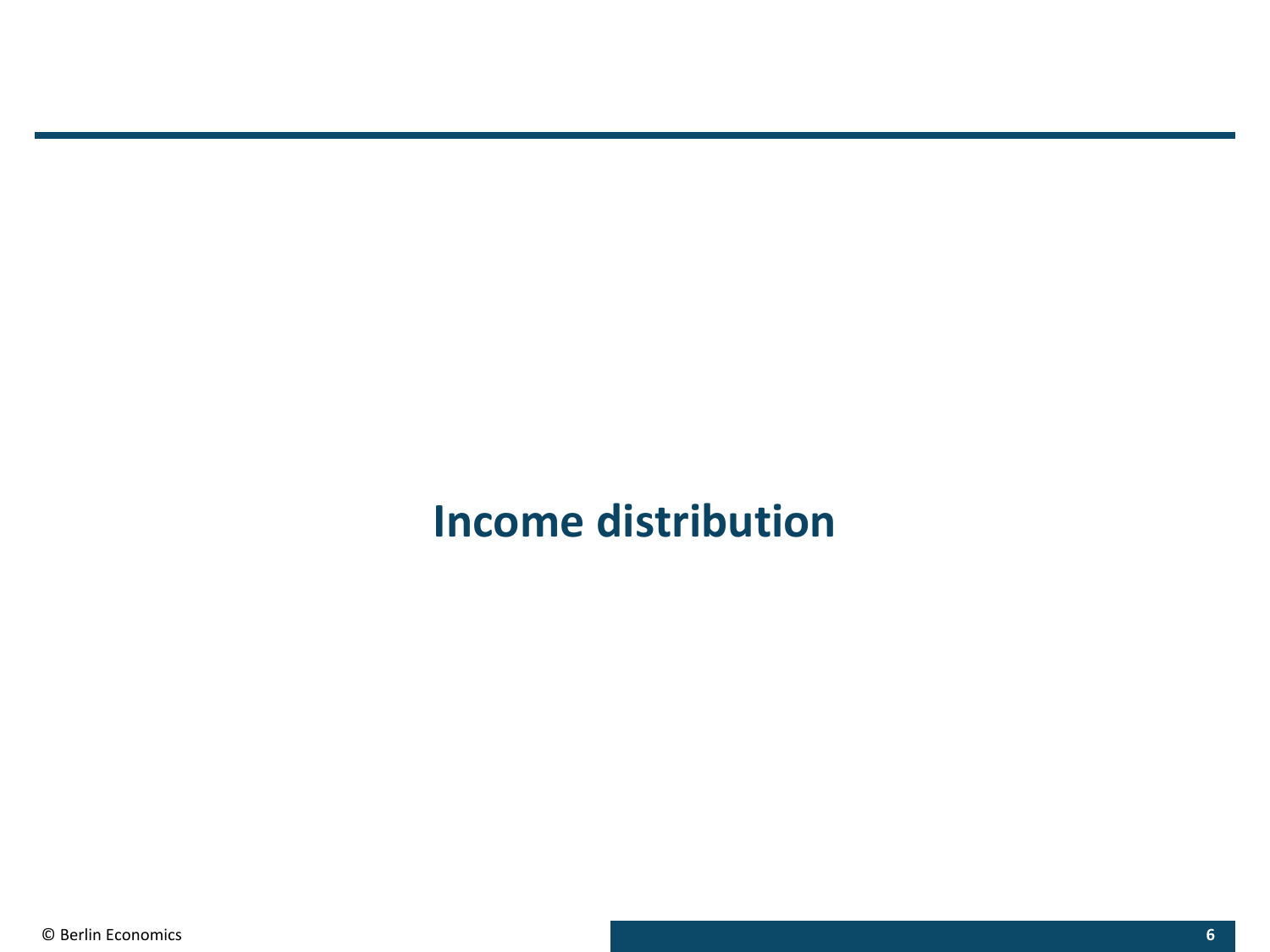# **Gini coefficient: development in Georgia**

- Gini scale:  $0$  perfect equality,  $100$  absolute inequality
- Georgia: decrease from 45.0 in 2010 to 40.4 in 2018
- ➢ **Income inequality went down in the period 2010-2018**



Gini coefficient in Georgia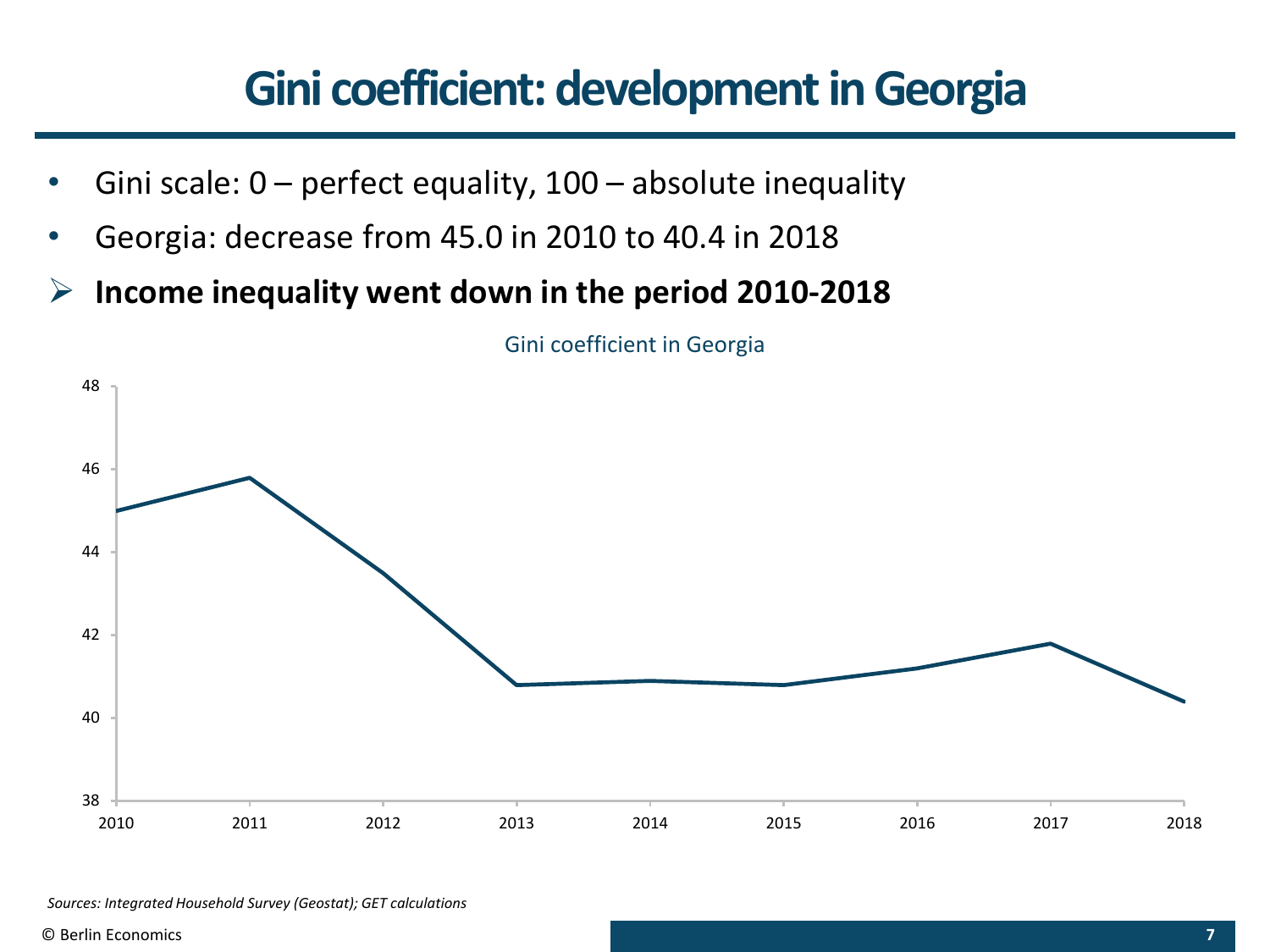# **Gini coefficient: international comparison**

### **International comparison**

- Only Tajikistan and Turkey have a higher Gini coefficient
- ➢ **Income inequality in GEO is high compared to peer countries**

#### **However:**

- Redistribution reduces income inequality in Georgia by about 20%
- Gini coefficient at a similar level as in the USA



Gini coefficients: international comparison (2017)

#### *Source: Solt (2019)*

\*) value for Tajikistan from 2015, for Russia and Ukraine from 2016; \*\*) value for Georgia differs from slide 7 due to data adjustments in Solt (2019) for international comparison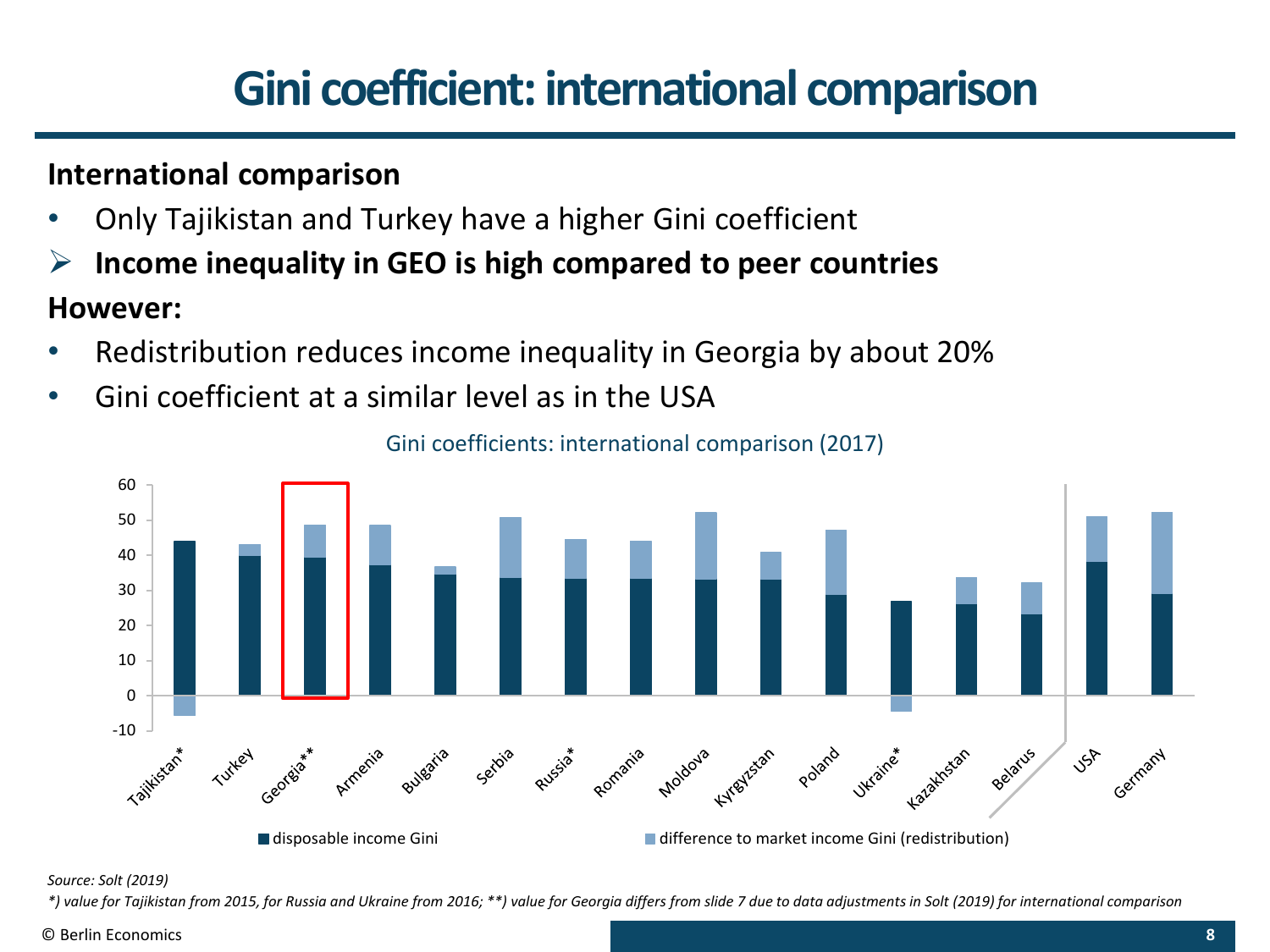# **Distribution of income quintiles: development in Georgia**

- In 2018: people below GEL 413 monthly were part of the lowest 20%, those above GEL 1,580 belonged to the richest 20%
- Share of income by quintiles stable, slight reduction for the top 20%
- ➢ **Share of top 20% account for 48% of total income (2018)**

Household quintiles and corresponding share of income



*Source: Integrated Household Survey (Geostat); GET calculations*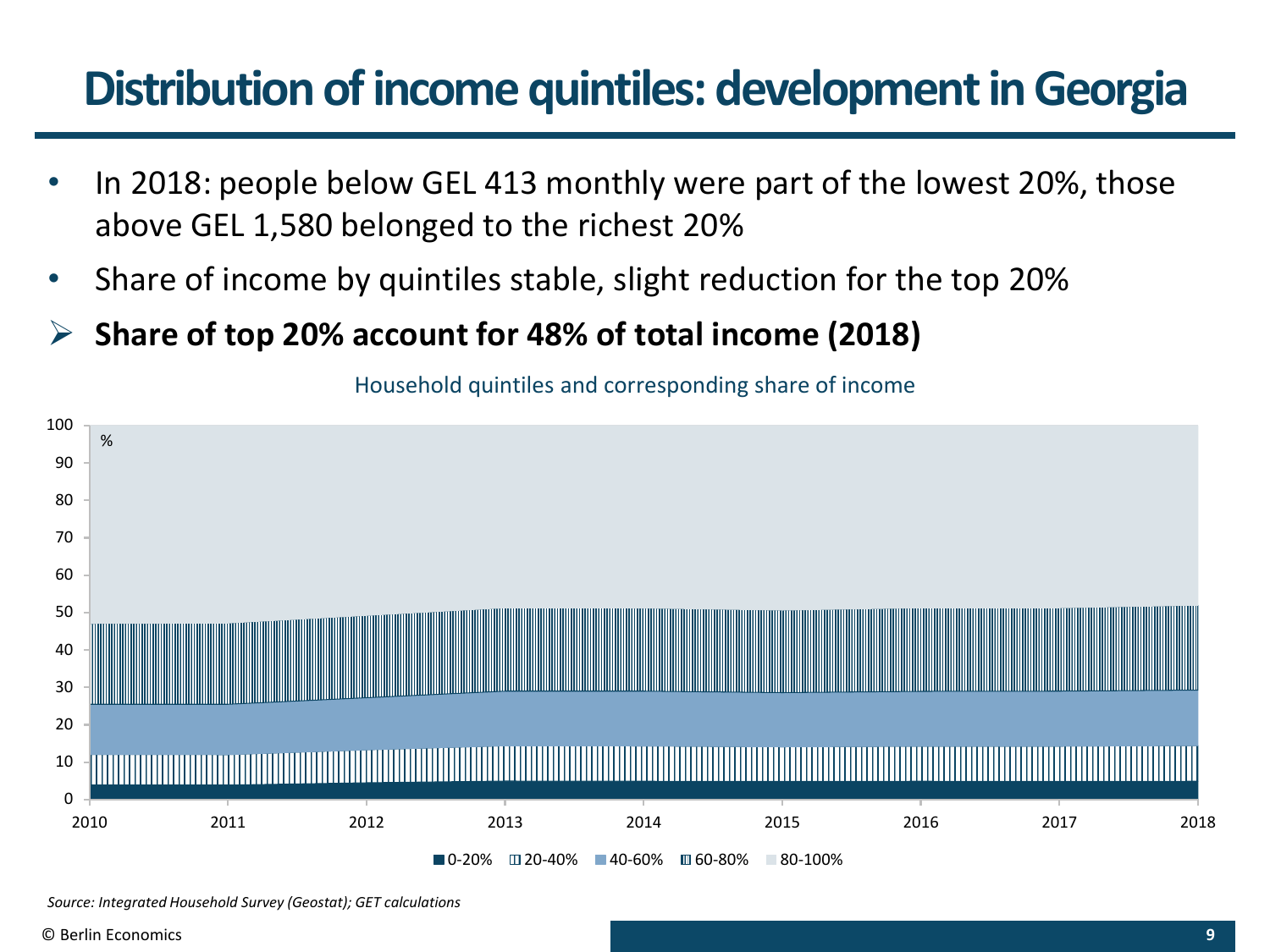# **Distribution of income quintiles: international comparison**

- In the peer group: Turkey, Bulgaria and Russia have a higher share
- ➢ **Share of top 20% is high compared to the peer group**



Share of top 20% in total income (2017)

#### *Source: World Bank*

\*) value for Georgia differs from slide 9 due to adjustments for international comparison; \*\*) value for Tajikistan from 2015, for USA and Germany from 2016.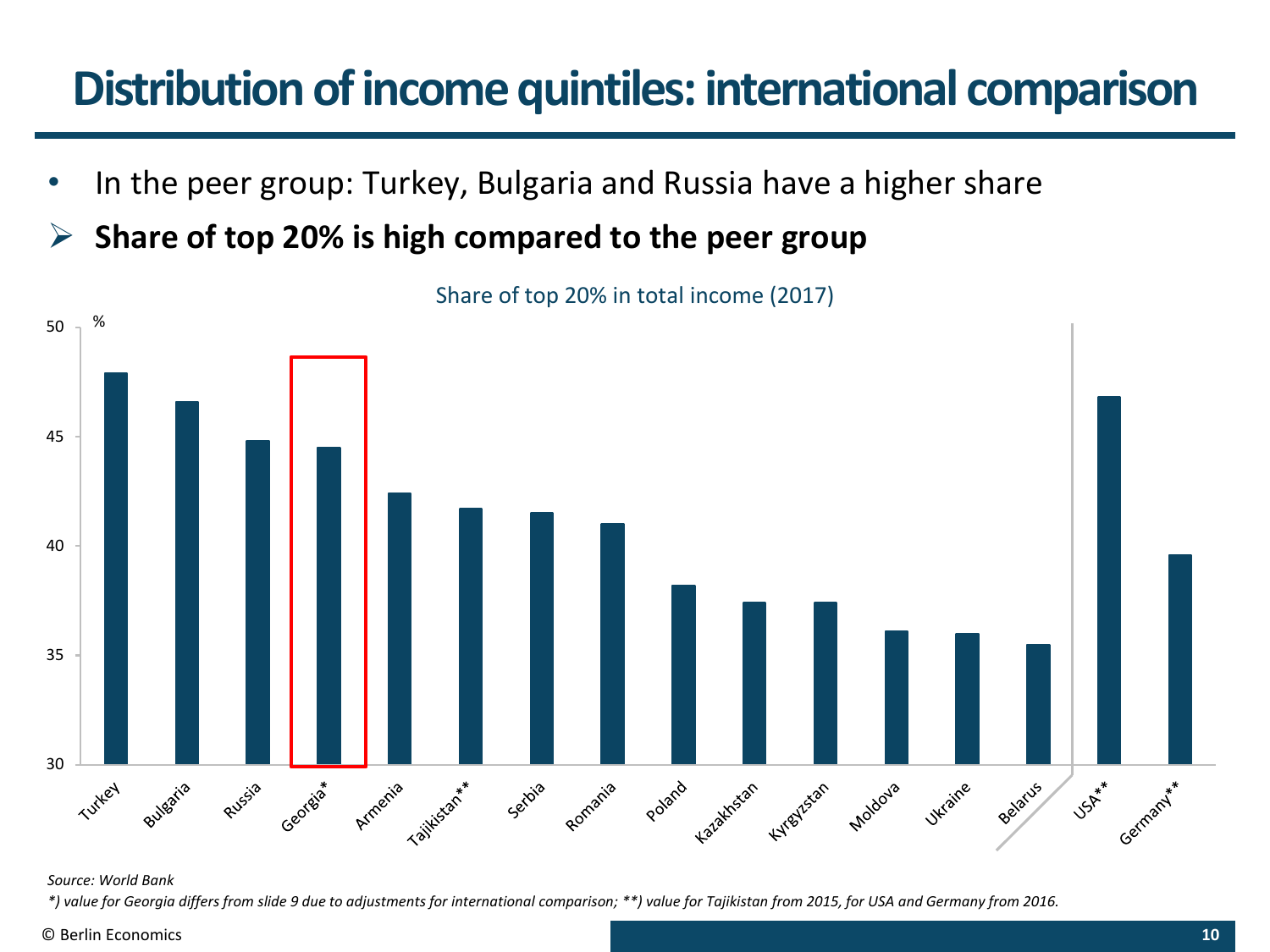### **Regional income distribution within Georgia**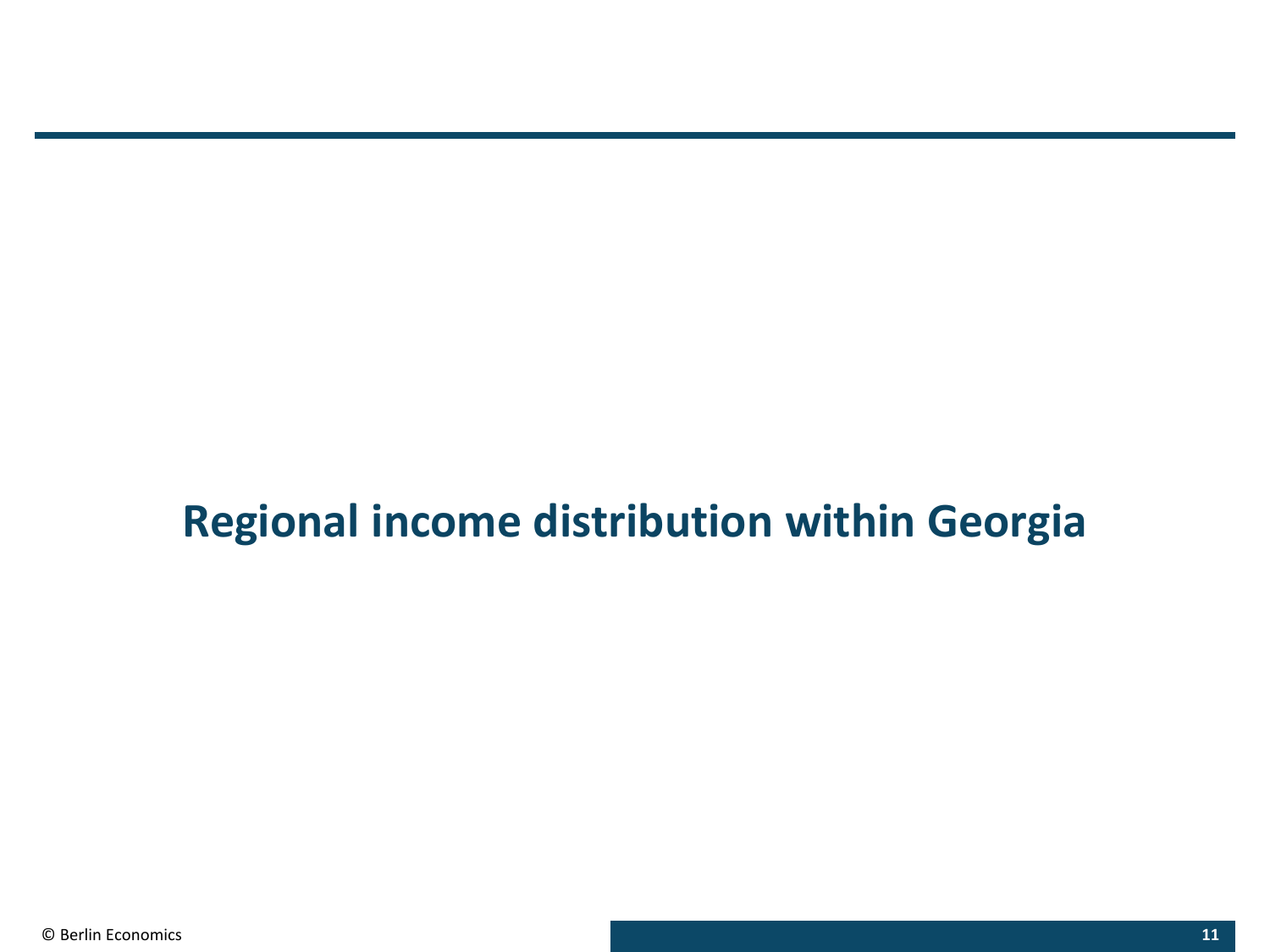### **The importance of Tbilisi withinGeorgia**



*Sources: Geostat, GET calculations; Remark: values are in constant 2018 prices \*) Regional GDP figures are based on the location of the headquarters of a firm rather than the actual location of economic activity. Figures for Tbilisi GDP might therefore be inflated due to registration of firms there.*

- Tbilisi: 51% of total GDP, 31% of total population (2018)\*
- ➢ **National average of GDP per capita heavily impacted by Tbilisi figures**
- Steady increase in GDP per capita
- Big gap between Tbilisi and the rest of Georgia in terms of GDP per capita
- ➢ **GDP per capita in Tbilisi around 2.4 times that of the rest of Georgia, but gap is narrowing**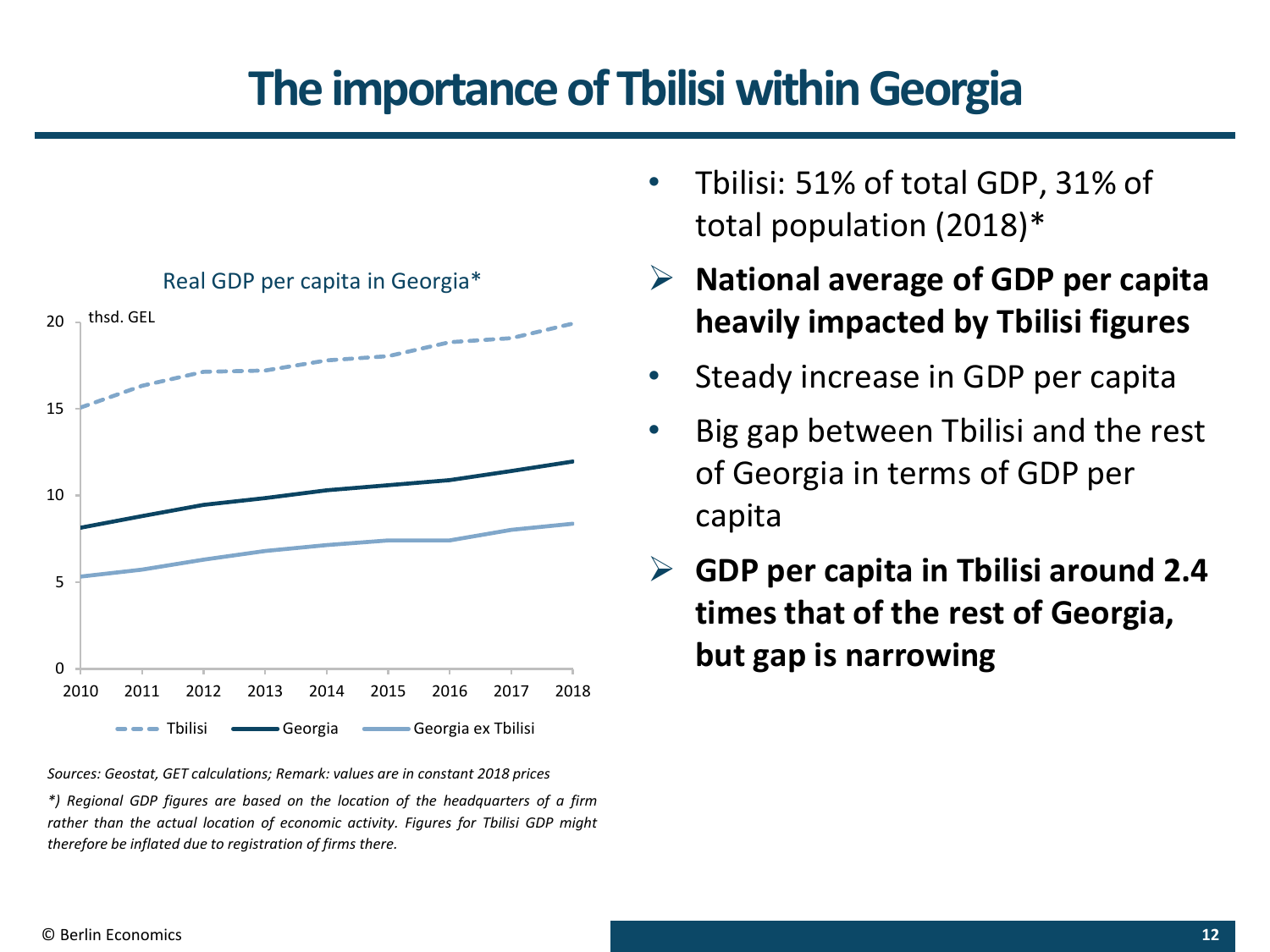# **Development of real GDP per capita within Georgia**

|                                             | 2018<br>(GEL) | 2010<br>(GEL) | Avg. yrl.<br>growth<br>rate (%) |
|---------------------------------------------|---------------|---------------|---------------------------------|
| <b>Tbilisi</b>                              | 19,915        | 15,066        | 3.5                             |
| Adjara A.R.                                 | 11,594        | 6,680         | 7.1                             |
| <b>Mtskheta-Mtianeti</b>                    | 11,419        | 5,754         | 8.9                             |
| Samtskhe-Javakheti                          | 8,854         | 6,308         | 4.3                             |
| <b>Imereti</b>                              | 8,137         | 4,710         | 7.1                             |
| Racha-Lechkhumi and<br><b>Kvemo Svaneti</b> | 8,136         | 4,374         | 8.1                             |
| <b>Kvemo Kartli</b>                         | 8,087         | 6,049         | 3.7                             |
| Samegrelo-Zemo Svaneti                      | 7,412         | 5,624         | 3.5                             |
| <b>Kakheti</b>                              | 7,374         | 3,985         | 8.0                             |
| <b>Guria</b>                                | 6,777         | 4,790         | 4.4                             |
| Shida Kartli                                | 6,715         | 4,645         | 4.7                             |
|                                             |               |               |                                 |
| Georgia                                     | 11,958        | 8,146         | 4.9                             |
| Georgia ex Tbilisi                          | 8,372         | 5,326         | 5.8                             |

*Sources: Geostat, GET calculations; values for real GDP are in constant 2018 prices*

- Significant differences in the level and dynamics within Georgia
- Tbilisi has by far the highest GDP per capita
- At the same time: Tbilisi features the lowest growth rate (together with Samegrelo-Zemo Svaneti)
- Strongest growth: Mtskheta-Mtianeti
- ➢ **Thus: long term trend towards convergence in GDP per capita taking place**
- ➢ **In other words: reduction in income inequality within Georgia**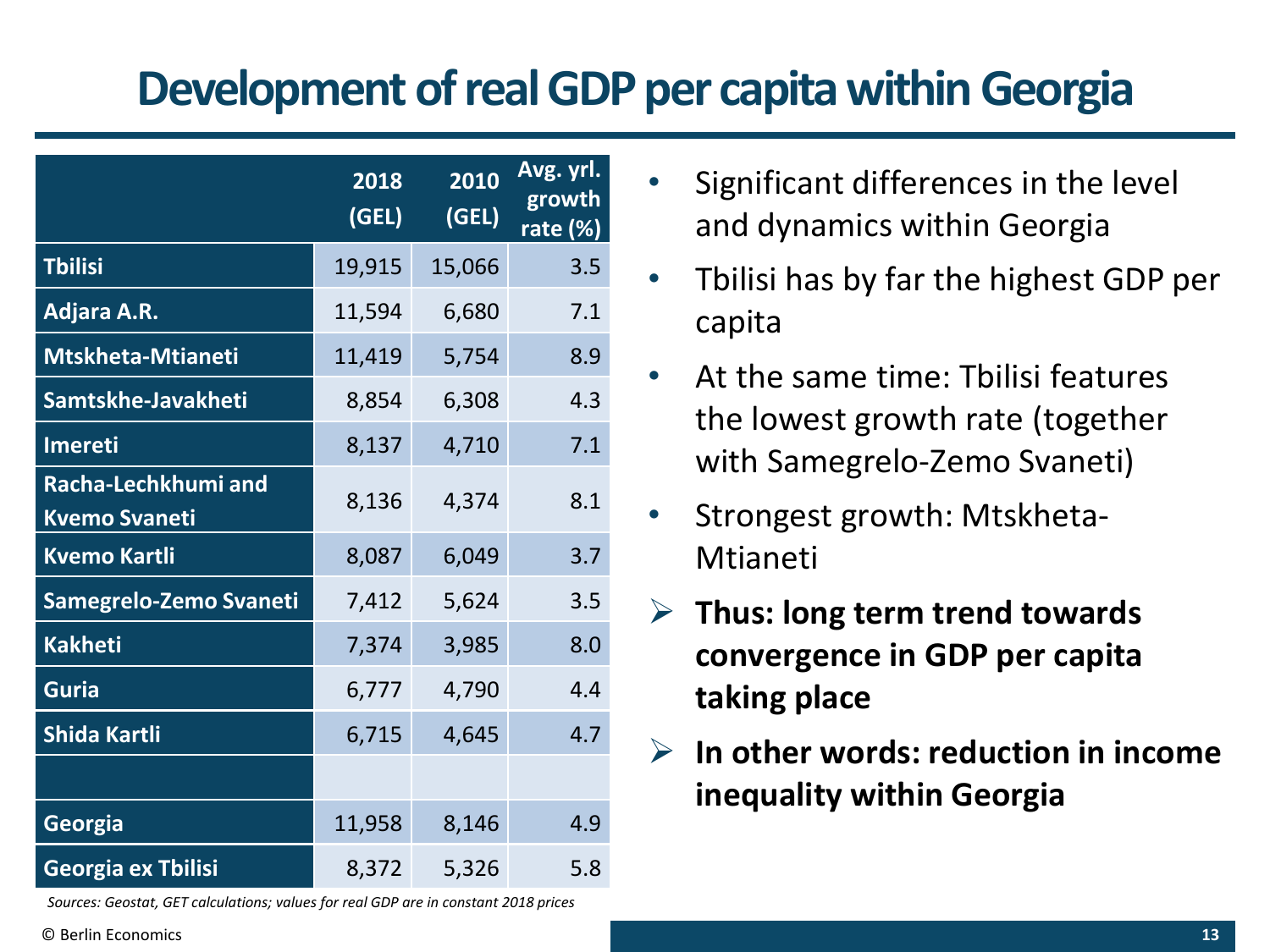### **References**

- International Monetary Fund (IMF) (2017): "Fostering Inclusive Growth." Presentation at G20 Leaders Summit, Hamburg, July 7–8.
- International Monetary Fund (IMF) (2019): "Promoting Inclusive Growth in the Caucasus and Central Asia." Departmental Paper No. 19/09, Washington, DC.
- Solt, Frederick (2019): "Measuring Income Inequality Across Countries and Over Time: The Standardized World Income Inequality Database." SWIID Version 8.2, November 2019.